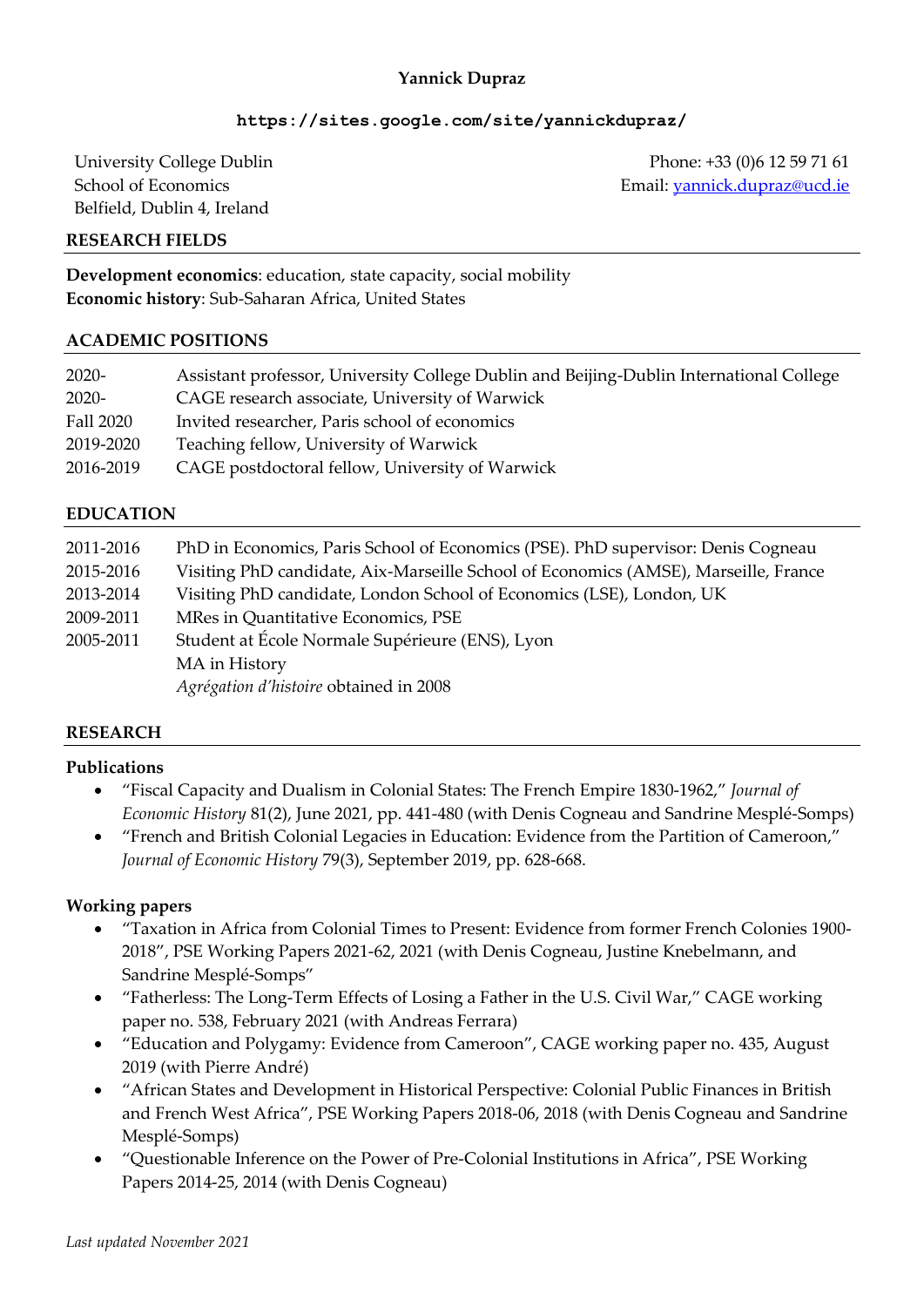## **In French**

• "Institutions historiques et développement économique en Afrique. Une revue sélective et critique de travaux récents", *Histoire et Mesure*, 30(1), 2015 (with Denis Cogneau)

## **TEACHING**

## **Beijing Dublin International College**

- ECONJ3028: Development Economics [since 2020]
- ECONJ3020: Economics and History of Financial Crises [since 2020]
- ECONJ3001: International Money and Banking [since 2020]
- ECONJ3004: Economics of Corporate Finance [since 2020]

## **University College Dublin**

MSc and undergraduate thesis supervision [since 2020]

## **Warwick University**

- EC310: Topics in Development Economics (module leader) [since 2019]
- EC313: The International Economy in the Twentieth Century [since 2016, module leader in 2019]
- EC104: World Economy, History and Theory [since 2016]
- Undergraduate thesis supervision [since 2018]
- MSc thesis supervision [2018]

## **Université Paris Sorbonne (Paris IV)**

• Junior Lecturer (ATER) in Introduction to Economics (undergraduate course) [2014-2015]

## **London School of Economics**

- Teaching Assistant in Macroeconomics (undergraduate course) [2013-2014]
- Teaching Assistant in French (LSE's Language Center) [2008-2009]

## **Paris School of Economics**

- Teaching Assistant in Macroeconomics (graduate course) [2011-2013]
- Teaching Assistant in Microeconomics (graduate course) [2012-2013]

# **SEMINARS AND CONFERENCES IN THE LAST 4 YEARS**

- **2020**: Economic History Seminar (Paris School of Economics)
- **2019**: Aix-Marseille School of Economics, University of Groningen (Faculty of Economics and Business), North American Summer Meeting of the Econometric Society (Seattle), European Economic Association Conference (Manchester), Economic History Association Meeting (Atlanta)
- **2018**: Economic History Society Conference (Keele University), Africa Meeting of the Econometrics Society (Cotonou), World Economic History Congress (MIT), European Economic Association Conference (Cologne), Economic History Association meeting (Montreal), Economic History Seminar (University of Michigan), VIII Annual Meeting of the African Economic History Network (Bologna), Economics Seminar (Queen's University Belfast), 2018 Econometrics Society Winter Meeting (Naples)
- **2017**: OWL Workshop in economic history (LSE), CEPR-NYUD workshop Drivers of Economic Divergence: Institutions, Geography and Technology (Abu Dhabi), Center for the Study of African Economies conference (Oxford), North American Summer Meeting of the Econometric Society (St Louis), International Economic Association Eighteenth World Congress (Mexico), 4<sup>th</sup>